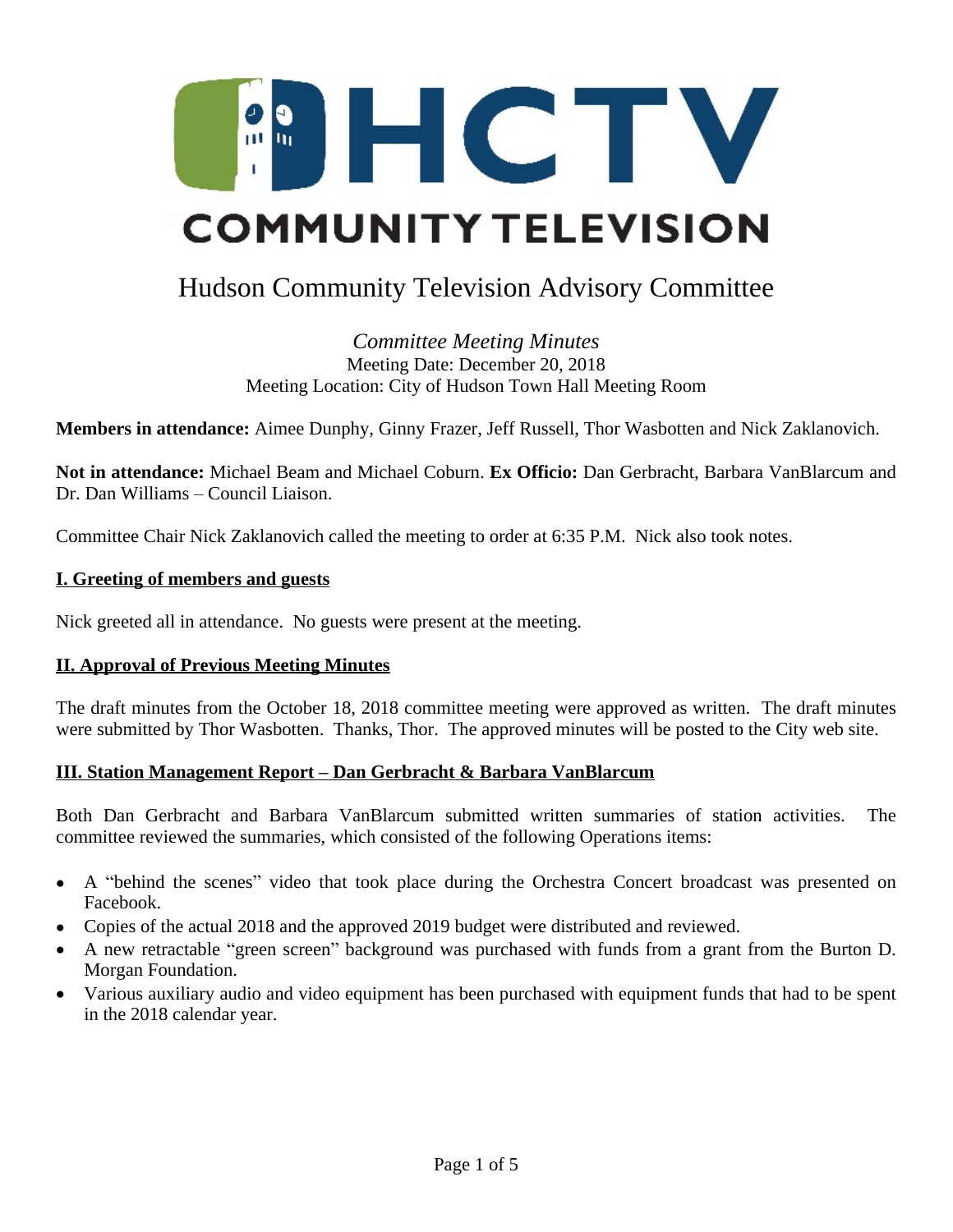## **III. Station Management Report – Dan Gerbracht & Barbara VanBlarcum, continued**

• The new Carousel Bulletin Board system was acquired and installed. Sample screen shots of the system layout were distributed to the committee members. The system is currently running internally at HCTV. The plan is to begin airing the system on the Community Bulletin Board (channel 1023) on January 13, 2019. The system automatically receives information, in real time, about live traffic and weather information, city news and civic, school and library events. The displayed information is updated without the need for staff input. The system was launched in Hudson High School on 12/19. The Visitor Center will implement the system in the spring on 2019.

The committee raised several questions concerning the Carousel system:

Thor asked if the system would include information messages for display inside the High School. Nick said that the school system screens are already available for display on the existing high school video monitor system. Jeff Russell asked if the system would be viewable on line. Nick said that once the system goes live on channel 1023, it would also be available via the internet, in the same manner as the current Bulletin Board channel is available. Aimee Dunphy asked about the time interval between message updates. Aimee's question will be referred to Dan for an answer.

Ginny Frazer suggested that the Hudson Hub-Times should be contacted about lending some publicity to the new Carousel system. Ginny also asked if the other potential users – the school system, Western Reserve Academy, Visitor's Center, Library – would be updating information and had contributed to the cost of the new Carousel system. Those questions will also be passed on to Dan to answer.

- All three of the high school Holiday Concerts were presented live on Channel 1021, on Facebook and recorded for later use. Dan noted that a majority of the production team for the concert events were volunteers.
- The station looked into a new cloud-based asset management system called Isaac. The system would allow for improved tracking of volunteer efforts, public access producers and equipment checkout. The initial cost of the system is \$1,830 with a \$1,080 per year support charge after the first year. Dan asked the committee for their opinion on the possible purchase of the system.

Thor asked for more information on the system. He also asked if the Isaac package would replace Signup Genius, the current volunteer tracking system. Nick said yes, but Isaac would have much more capability over the current application. The committee discussed the issue and the consensus was that the Isaac package was perhaps too involved and too expensive for the needs of the station. The recommendation will be passed on to Dan.

 The current public access cameras are 10 years old and are not true HD devices. Dan asked the committee to discuss the purchase of new cameras. The Sony NXCAM cameras that are the preferred replacements are \$1,500.00 each, with \$500.00 in accessories needed, for a total of \$2,000.00 per unit.

The committee discussed the camera issue. Aimee asked how many Public Access cameras are currently in use. Aimee's question will be passed on to Dan to answer. Ginny said that she thought that the camera issue could be undertaken by the Friends of HCTV (FOHCTV) group as an equipment need for the station. Ginny said that she would speak with the president of the FOHCTV, Gary Dixon about possibly writing a letter to the editor to the Hub-Times about the replacement camera need. Aimee suggested that a letter to the editor should include a reference to the FOHCTV web site, so that other station needs can be included in any appeal for funds.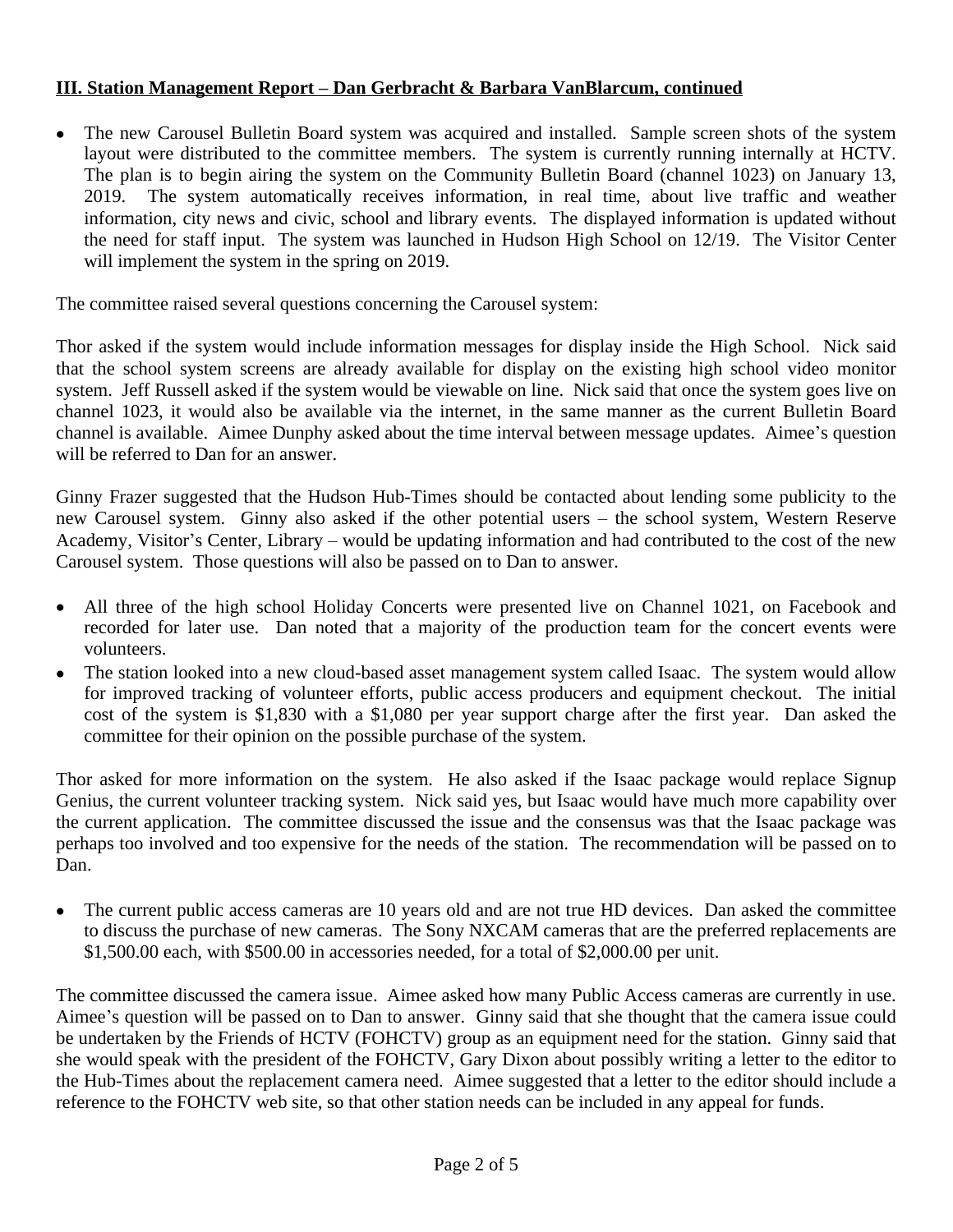# **III. Station Management Report – Dan Gerbracht & Barbara VanBlarcum, continued**

There was a short discussion concerning a plan for an FOHCTV grant request from the Ohio Historical Society. Ginny mentioned that the grant has not yet been finalized, but would include several phases. The initial phase would be for planning of a production. A production about the history of the Hudson Heritage Association is envisioned as something that can be funded by the potential Historical Society grant. The second phase of the grant would include funding for equipment needed to create the production, which could include camera equipment. However, the second phase of the grant request in probably a year or more in the future.

Thor added that the importance of adding new Public Access cameras should be a paramount concern of the committee, since the station was created as a Public Access venue for the citizens.

 Due to the reallocation of the 600 MHz frequency band by the Federal Communications Commission (FCC), some of the current Public Access wireless microphone equipment will need to be replaced. The deadline for the frequency allocation is July 2020, when all wireless microphone equipment will be banned from that part of the radio spectrum.

For the programming portion of the station management report, Barb provided the following summary items:

- Recent Public Access programming includes: Hudson Middle school holiday chorus; 3 KBTime programs; the Western Reserve Academy Vespers; a new segment of "About Hudson" concerning the Hudson-Landsburg Sister City; a new "Herman Show" with guest Natalie Brown; a new Retirepreneur program; two Through the Eyes of the Artist programs from the Library; Forum 360; the Christ Church, Episcopal Christmas pageant and the Hudson United Methodist Church Christmas Story video.
- Recent HCTV recorded programming includes: Laurel Lake Encore Chorale concert; Innovate Hudson Hackathon; an Oral History of Martha L. Marsh interviewed by Thomas L. Vince; the three Hudson High School Holiday concerts plus the East Woods singers; "Our Time to Shine" presents Ariel; a Lynne Cheney talk from the Library; the Chamber of Commerce awards breakfast; "Good Day in Hudson" for November, December & January; a World War I monument restoration presentation and the  $100<sup>th</sup>$  anniversary monument unveiling; the Hudson Community First career panel and Josh Drean presentation.
- For acquired programming, the documentary "Lost Voices of the Great War" was acquired from Stan Hywet Hall and the University of Akron along with two programs from the Hudson Library: Amy Knight & Nathan Philbrick.

Thanks to both Dan & Barb for providing the summary information to the committee.

# **IV. Alliance for Community Media Conference Update – Nick Zaklanovich**

Barb, Dan and Nick along with Meg Andrus and Philip Sieb of the staff all attended the Central States Alliance for Community Media conference that was held in Alliance, OH on October 26 & 27. Nick reported that the event was not very well attended and the offered seminars were of less than high quality. However, some information was gleaned from the event that was shared with the committee.

• Hudson City Council and the city administration has held discussions previously concerning "small cell" (5G) wireless installations that would be installed on light poles and other smaller structures all over town. At the conference, we were made aware of an FCC initiative that would eliminate local control, including the placement of equipment, as well as the opportunity for local fees for the use of public structures for 5G installations. Nick suggested that the City be made aware of the latest FCC initiative, as it could be damaging to Hudson's efforts to have control over 5G wireless installations.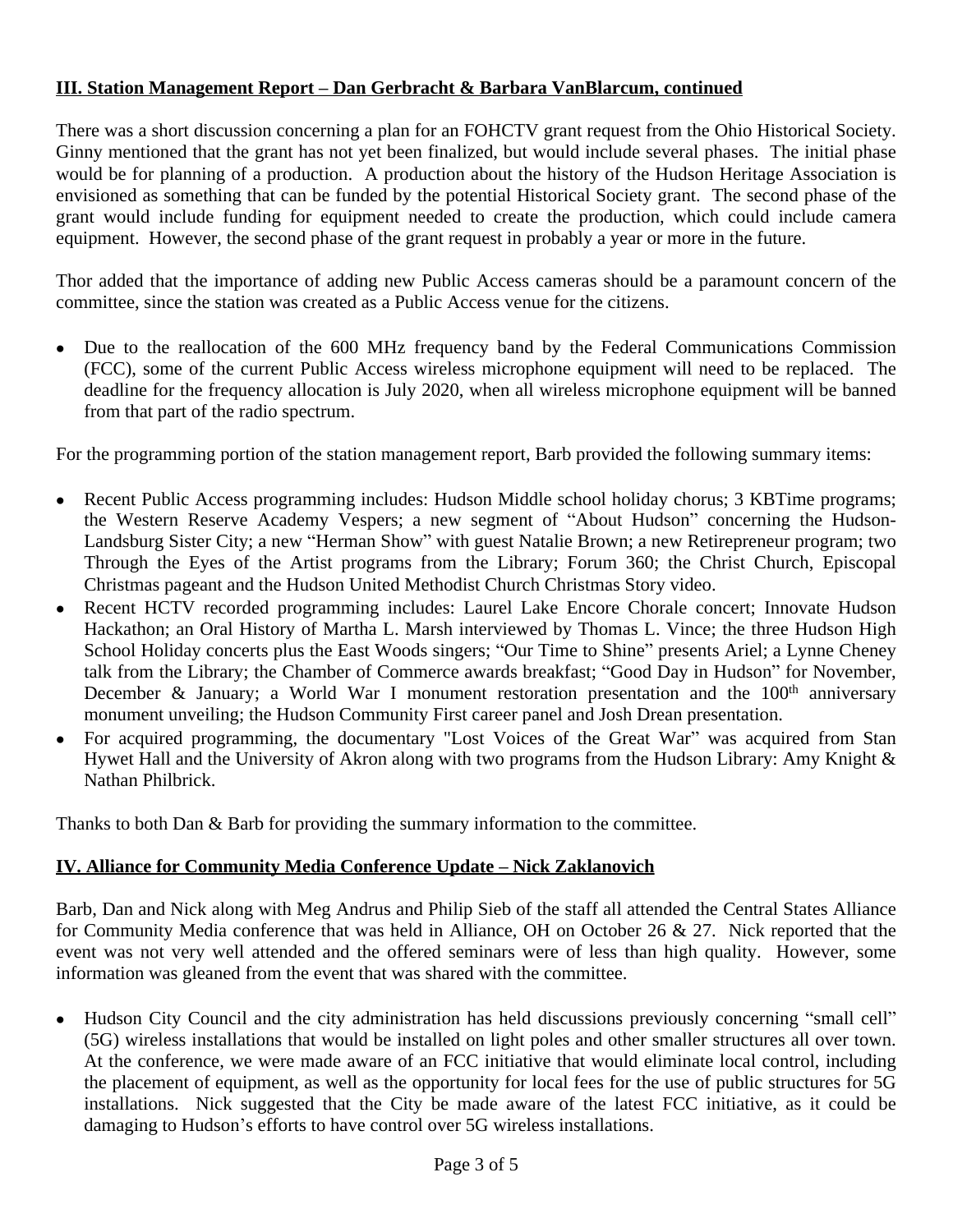# **IV. Alliance for Community Media Conference Update – Nick Zaklanovich, continued**

- The second pertinent issue that was discussed at the Alliance conference pertained to FCC Docket # 05-311. This FCC initiative would allow cable providers to determine that "in-kind" services provided by the provider to a community television operation such as HCTV could be deducted from the franchise payments that are now paid by the providers. Both Thor & Nick pointed out that such a change would be very detrimental to the HCTV operation, since cable provider franchise fees are the primary sources of funding for the station. One example of an item that could be deemed an "in-kind" service is the fiber cable connection between the station's transmission point and the cable system input point. Nick supplied a copy of the text of the docket language to the members. Nick suggested that the City be made aware of the proposal regarding "in-kind" credits. It was reported that the FCC has received 3,400 comments concerning this proposal, almost all of which were against the change. The Alliance for Community Television is monitoring the issue closely, but has requested that concerns about the change be transmitted to the respective representatives in the U.S. Congress, asking them to make efforts to block implementation of FCC Docket #05-311.
- The third issue brought forward concerns closed-captioning. HCTV is exempt from the requirement to provide closed captioning service, due to the size of the operation. However, we learned at the conference that there are law firms that are filing lawsuits against communities, arguing that a lack of captioning on city owned stations is a violation of the Americans with Disabilities Act. It was recommended that prior to any such litigation, the City should have on file results of research that shows that adding closed captioning to the HCTV service would be an economic burden to the city. The estimated cost of adding automatic captioning to HCTV is in excess of \$40,000. Nick suggested that the City be made aware of the closed captioning question.
- We learned at the conference that Spectrum is required to provide accurate program information for HCTV programming. At the current time, the program information displayed on the Spectrum system in Hudson is actually the program information for the Twinsburg cable service. Spectrum has been asked several times to correct the current situation, but it remains consistently inaccurate. Although this is a minor issue, another effort should be made with Spectrum to correct the channel misinformation issue.
- Finally, information was gathered at the conference related to an event scheduling system called Quickcast from Castus Systems. The system would be a great improvement over the current "manual" programming scheduling operation that has been in use at HCTV for many years. This item is something to keep in mind for future consideration.

# **V. Friends of HCTV Update – Ginny Frazer**

Ginny reported that the Friends of HCTV group is working on establishing a college scholarship fund in 2019 for Hudson High School seniors. The scholarship has already been registered with the education office at the school, which in January 2019 will be announcing all of the available scholarship opportunities. Ten hours of volunteer service at HCTV and a college major in some form of media discipline will be requirements to receive the scholarship. If no applicant fits into the requirements in 2019, the scholarship fund will roll over to the following year. Working in conjunction with the Hudson Community Foundation, the proposed scholarship will be for \$1,000.00.

Ginny said that the FOHCTV president, Mr. Gary Dixon has asked all of the members to post items promoting the station and the "Friends of" group to their Facebook pages. There were also discussions of holding some form of promotional event for the FOHCTV, but the use of city property for such an event is made more difficult by the cost of the liability bonding that would be required. A presence at the upcoming Pancake Breakfast event is another possible FOHCTV exposure opportunity, as is the Hudson Community Expo, which is scheduled to take place on Saturday, March 16, 2019 at Hudson High School.